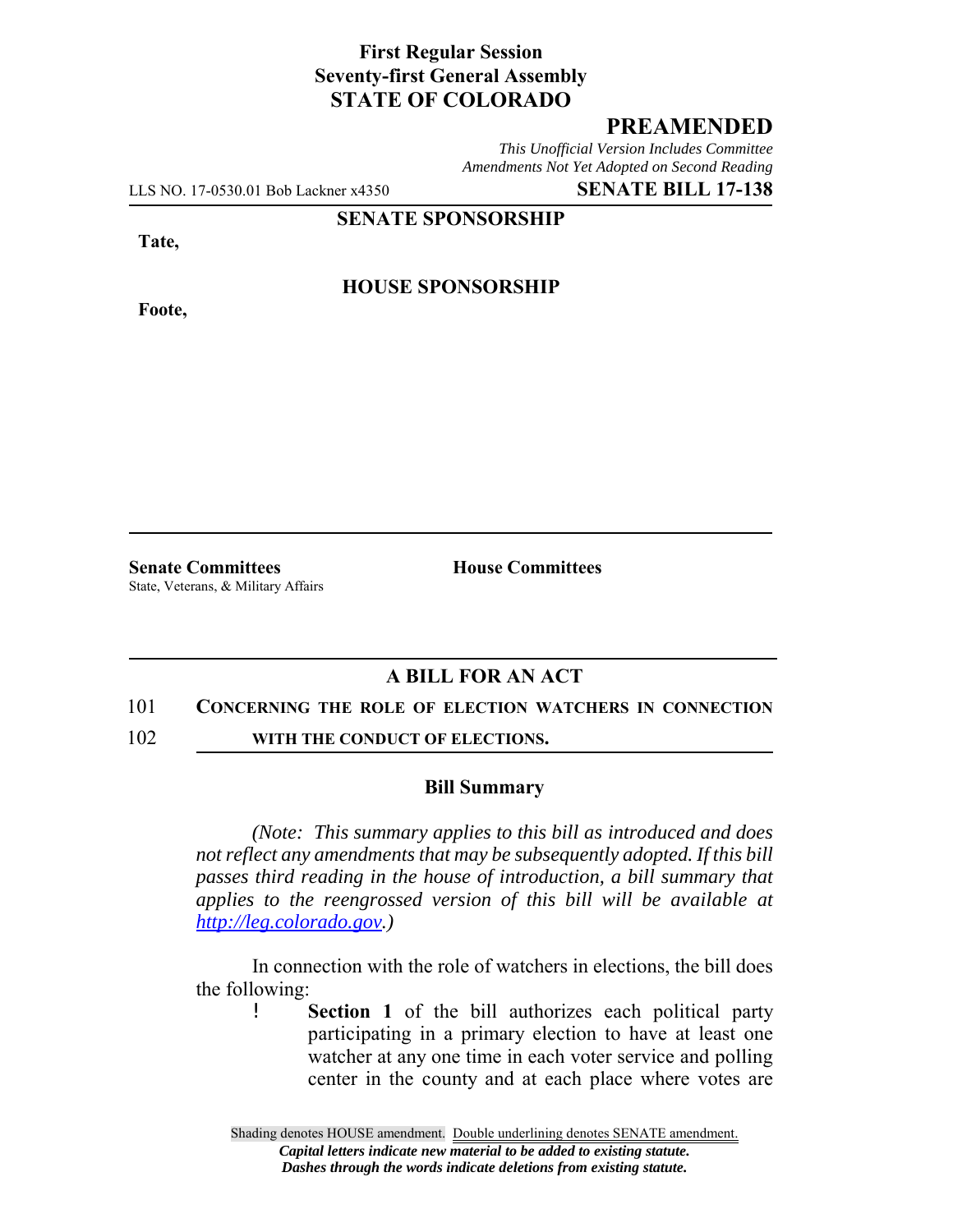counted. This section requires the chairperson of the county central committee of each political party to select the names of the persons who will represent their political party in each precinct in the county as a watcher. If such chairperson is not able to make the appointments, the chairperson of the state central committee of the political party or another official of the state political party are required to make the appointments. The date by which the chairperson is required to submit the names of the watchers is specified.

- ! **Section 2** requires that, in the case of an issue committee, the registered agent of the issue committee is the authorized representative of the issue committee entitled to appoint one or more watchers. The date by which the appointing authority is required to submit the names of the appointees is specified.
- ! **Section 3** imposes the same requirements with respect to proponents and opponents of a ballot issue.
- ! **Section 4** specifies procedures to be followed if a watcher sees a potential discrepancy. This section of the bill also allows the watcher to observe the process of signature verification. This section of the bill additionally contains an oath or affirmation that a person appointed as a watcher is to recite before beginning his or her service.
- ! **Section 5** removes an existing exception to a prohibition on the sale, disclosure, or release of a photocopied or microfilmed image of an elector's signature to effect an overall ban on the sale, disclosure, or release of certain confidential personal information.
- ! **Section 6** gives county clerk and recorders the same access to the criminal history records of watchers as they currently have with respect to election judges and gives the secretary of state the power to require that certain duties may only be performed by watchers for whom the county clerk and recorder has requested their criminal justice records. This section further clarifies that such duties performed by a watcher include observing electors' records in the statewide voter registration system.
- 1 *Be it enacted by the General Assembly of the State of Colorado:*
- 2 **SECTION 1.** In Colorado Revised Statutes, **amend** 1-7-105 as
- 3 follows: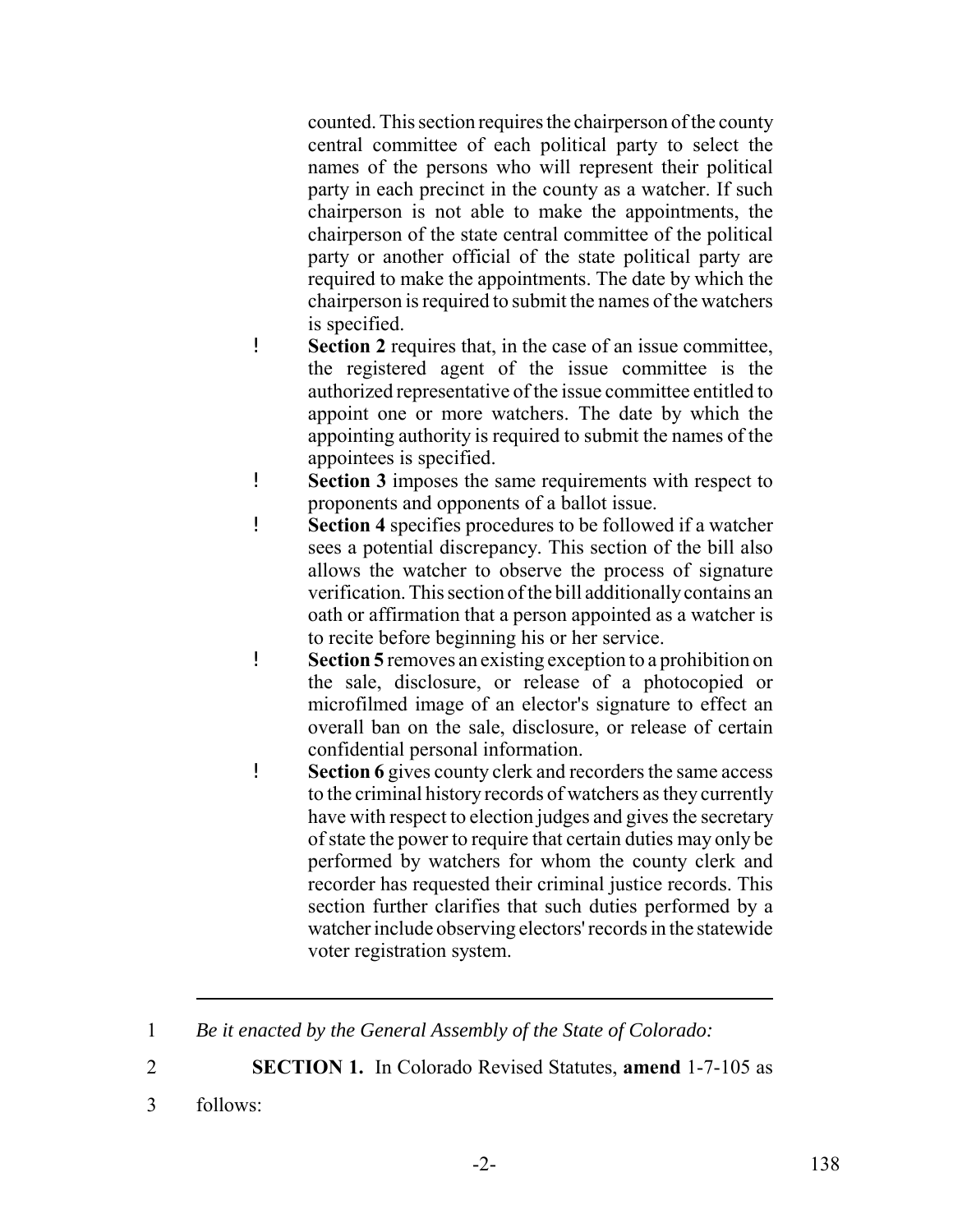**1-7-105. Watchers at primary elections.** (1) Each political party 2 participating in a primary election shall be IS entitled to have a watcher in 3 each precinct in the county AT LEAST ONE WATCHER AT ANY ONE TIME IN ANY LOCATION IN WHICH THE CONDUCT OF AN ELECTION OCCURS. THE CHAIRPERSON OF THE COUNTY CENTRAL COMMITTEE OF EACH POLITICAL PARTY SHALL SELECT THE NAMES OF THE PERSONS WHO WILL REPRESENT THEIR POLITICAL PARTY IN THE COUNTY AS A WATCHER. IF THE CHAIRPERSON IS NOT ABLE TO MAKE THE APPOINTMENTS, THE CHAIRPERSON OF THE STATE CENTRAL COMMITTEE OF THE POLITICAL PARTY OR ANOTHER OFFICIAL OF THE STATE POLITICAL PARTY SHALL MAKE THE APPOINTMENTS. The chairperson OR OTHER OFFICIAL of the county central committee of each political party shall certify the persons selected as watchers on forms provided by the county clerk and recorder and 14 submit the names of the persons selected as watchers to the county clerk and recorder. To the extent possible, the chairperson OR OTHER OFFICIAL 16 shall submit the names by the close of business on the Friday immediately 17 preceding the election NO LATER THAN THE WEDNESDAY BEFORE THE DATE ON WHICH THE VOTING SERVICE AND POLLING CENTERS ARE REQUIRED TO BE OPEN.

 (2) In addition, candidates for nomination on the ballot of any 21 political party in a primary election shall be ARE entitled to appoint some 22 person WATCHERS to act on their behalf in every precinct COUNTY in which they are a candidate. Each candidate shall certify the persons appointed as watchers on forms provided by the county clerk and recorder 25 and submit the names of the persons selected as watchers to the county clerk and recorder. To the extent possible, the candidate shall submit the 27 names by the close of business on the Friday immediately preceding the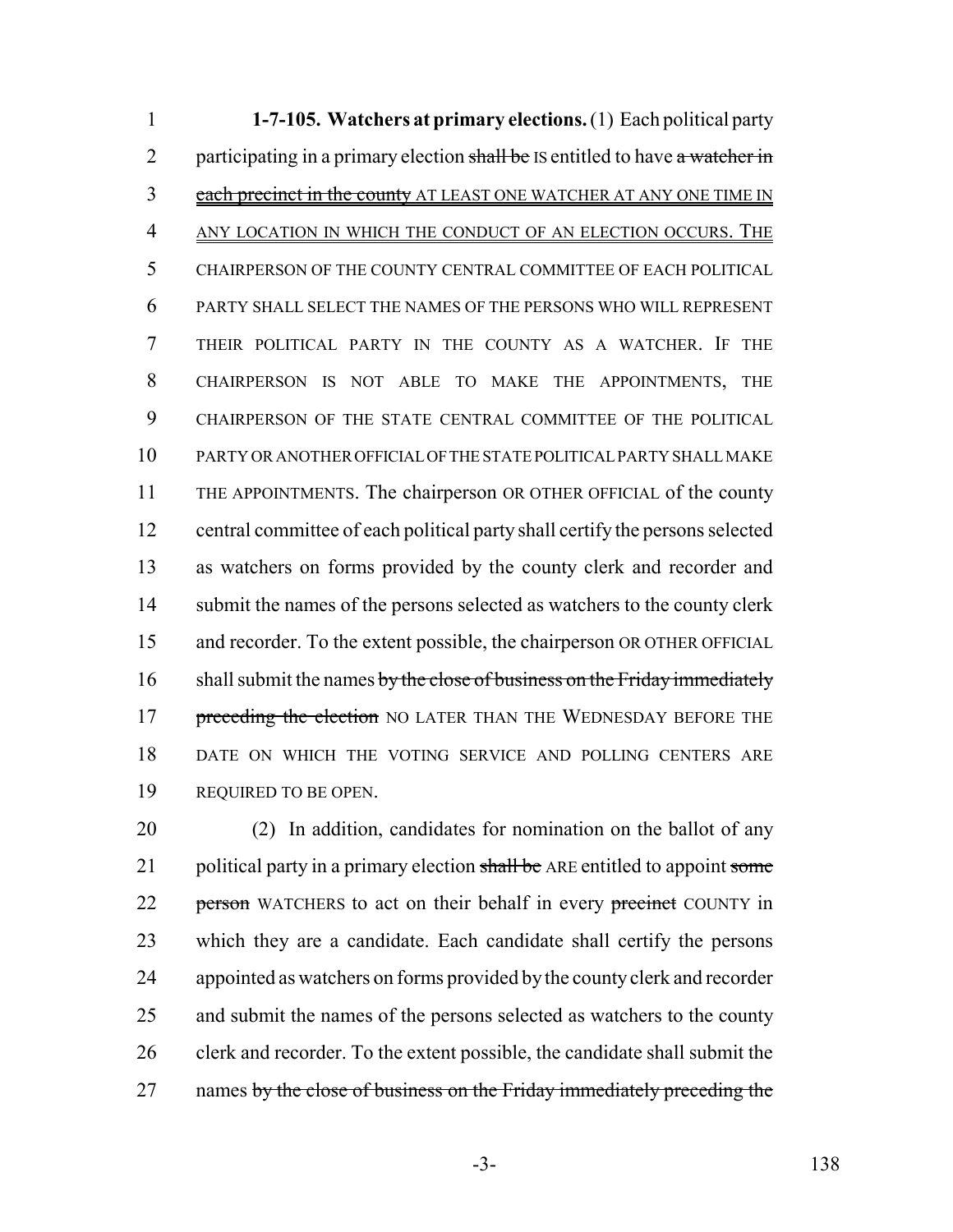1 election NO LATER THAN THE WEDNESDAY BEFORE THE DATE ON WHICH THE VOTING SERVICE AND POLLING CENTERS ARE REQUIRED TO BE OPEN. **SECTION 2.** In Colorado Revised Statutes, **amend** 1-7-106 as

follows:

 **1-7-106. Watchers at general and congressional vacancy elections.** Each participating political party or issue committee whose candidate or issue is on the ballot, and each unaffiliated and write-in candidate whose name is on the ballot for a general or congressional 9 vacancy election, is entitled to have no more than AT LEAST one watcher 10 at any one time in each voter service and polling center in the county and 11 at each place where votes are counted in accordance with this article ANY 12 LOCATION IN WHICH THE CONDUCT OF AN ELECTION OCCURS. IN THE CASE OF AN ISSUE COMMITTEE, THE REGISTERED AGENT OF THE ISSUE COMMITTEE IS THE AUTHORIZED REPRESENTATIVE OF THE ISSUE COMMITTEE ENTITLED TO APPOINT ONE OR MORE WATCHERS UNDER THIS SECTION. The chairperson of the county central committee of each major 17 political party, the county chairperson or other authorized official of each minor political party, the issue committee, or the write-in or unaffiliated candidate shall certify the names of one or more persons selected as watchers on forms provided by the county clerk and recorder and submit the names of the persons selected as watchers to the county clerk and recorder. To the extent possible, the chairperson, authorized official, issue 23 committee, or candidate shall submit the names by the close of business 24 on the Friday immediately preceding the election. The watchers shall 25 surrender the certificates to the election judges at the time they enter the 26 voter service and polling center and are sworn by the judges NO LATER THAN THE WEDNESDAY BEFORE THE DATE ON WHICH THE VOTING SERVICE

-4- 138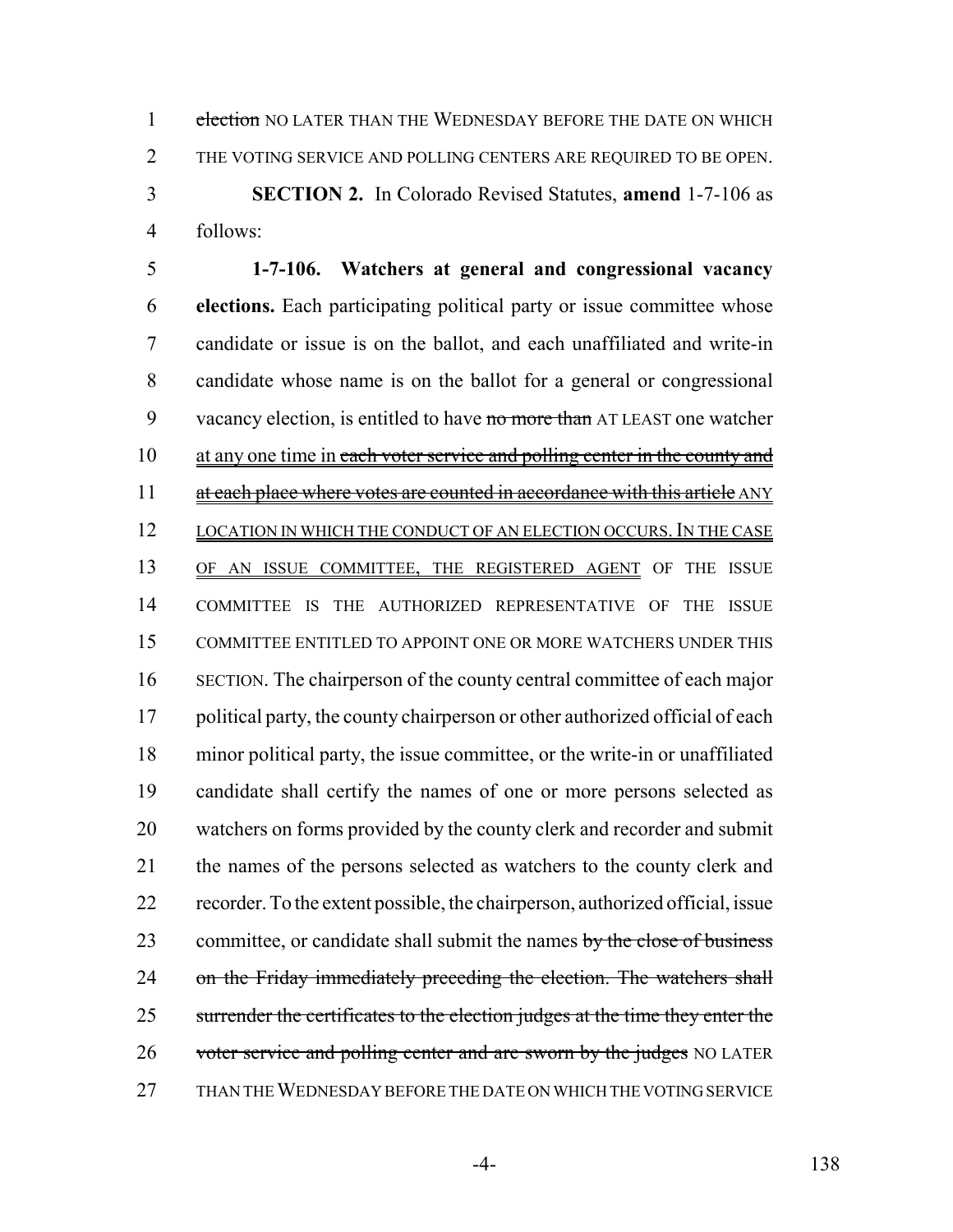AND POLLING CENTERS ARE REQUIRED TO BE OPEN. This section does not prevent party candidates or county party officers from visiting voter service and polling centers or drop-off locations to observe the progress of voting.

 **SECTION 3.** In Colorado Revised Statutes, **amend** 1-7-107 as follows:

 **1-7-107. Watchers at nonpartisan elections.** Candidates for office in nonpartisan elections, and proponents and opponents of a ballot 9 issue, are each entitled to appoint one person to act as a watcher 10 WATCHERS in every polling place COUNTY in which they are a candidate or in which the issue is on the ballot. IN THE CASE OF PROPONENTS AND OPPONENTS OF A BALLOT ISSUE, THE REGISTERED AGENT OF THE PROPONENTS OR OPPONENTS, AS APPLICABLE, IS THE AUTHORIZED REPRESENTATIVE OF SUCH PROPONENTS AND OPPONENTS ENTITLED TO APPOINT ONE OR MORE WATCHERS UNDER THIS SECTION. The candidates or proponents and opponents shall certify the names of persons so appointed to the designated election official on forms provided by the official and submit the names of the persons selected as watchers to the county clerk and recorder. To the extent possible, the candidate, 20 proponent, or opponent shall submit the names by the close of business 21 on the Friday immediately preceding the election NO LATER THAN THE 22 WEDNESDAY BEFORE THE DATE ON WHICH THE VOTING SERVICE AND POLLING CENTERS ARE REQUIRED TO BE OPEN.

 **SECTION 4.** In Colorado Revised Statutes, 1-7-108, **amend** (3); and **add** (4) and (5) as follows:

 **1-7-108. Election watchers - requirements - oath or affirmation - definitions.** (3) (a) (I) Each watcher shall have HAS the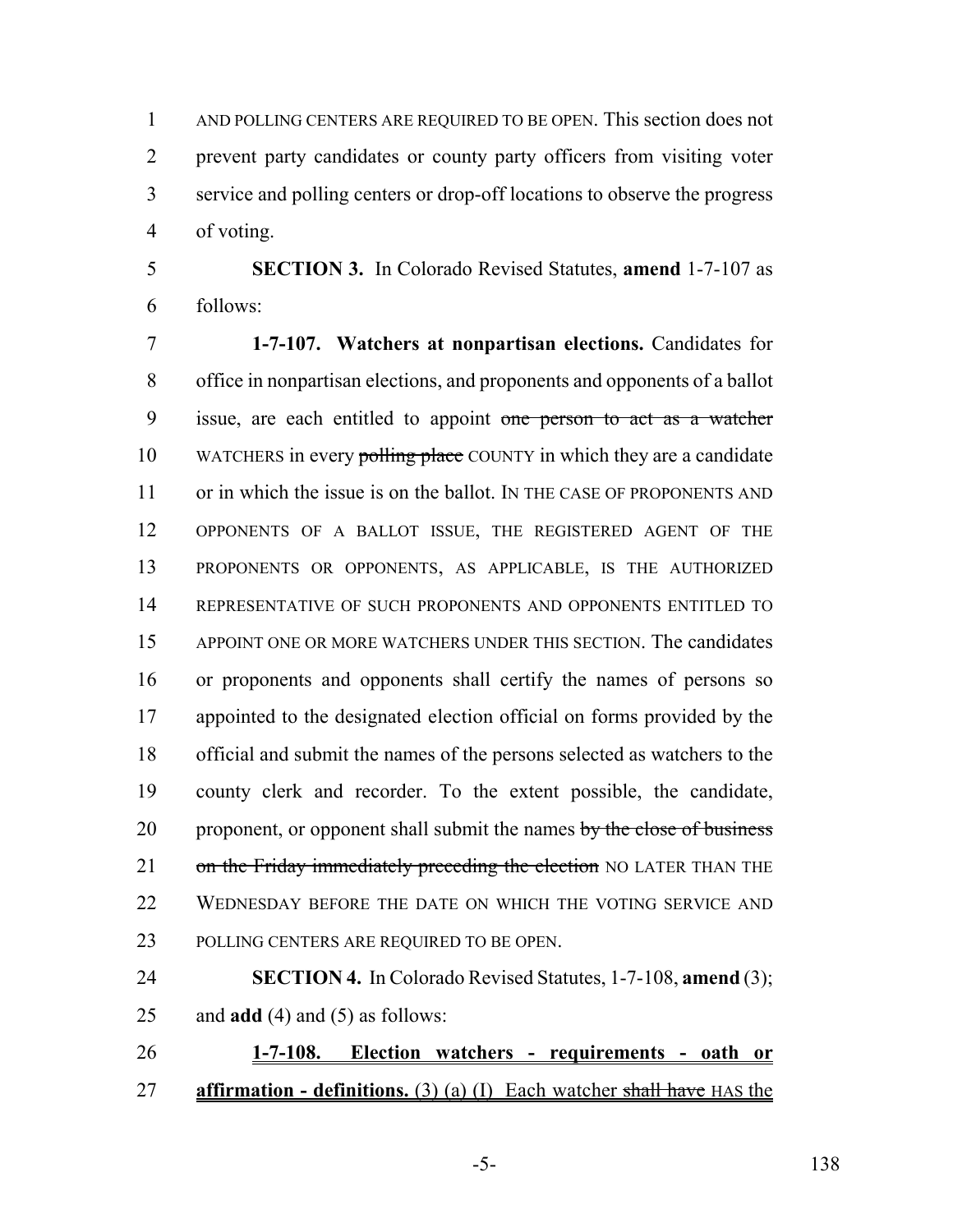1 right to maintain a list of eligible electors who have voted, to witness 2 and verify each step in the conduct of the election from prior to the opening of the polls through the completion of the count and 4 announcement of the results, to challenge ineligible electors, and to assist in the correction of discrepancies IN ACCORDANCE WITH SUBSECTION 6 (3)(a)(II) OF THIS SECTION.

 (II) IF A WATCHER SEES A POTENTIAL DISCREPANCY, HE OR SHE MAY COMMUNICATE WITH THE CONTACT DESIGNATED BY THE CLERK AND RECORDER AND REQUEST THAT THE DISCREPANCY BE CORRECTED. IF THE SUPERVISOR JUDGE REVIEWS THE POTENTIAL DISCREPANCY AND DISAGREES WITH THE WATCHER, THE WATCHER MAY INFORM HIS OR HER APPOINTING AUTHORITY OF THE POTENTIAL DISCREPANCY. THE WATCHER'S APPOINTING AUTHORITY MAY THEN CONTACT THE COUNTY CLERK AND RECORDER OR THE SECRETARY OF STATE IN AN ATTEMPT TO RESOLVE THE ISSUE OR FILE AN ACTION UNDER SECTION 1-1-113 (1).

 (b) THE WATCHER MAY OBSERVE THE PROCESS OF SIGNATURE VERIFICATION.

 (4) BEFORE WATCHING, EACH PERSON APPOINTED AS A WATCHER SHALL TAKE AN OATH OR AFFIRMATION IN SUBSTANTIALLY THE FOLLOWING FORM:

 "I, ..................., DO SOLEMNLY SWEAR (OR AFFIRM) THAT I AM A 22 CITIZEN OF THE UNITED STATES AND THE STATE OF COLORADO; THAT I AM AN ELIGIBLE ELECTOR WHO RESIDES IN THE COUNTY OF .................... OR WITHIN THE ....... POLITICAL SUBDIVISION; (IN CONNECTION WITH A PARTISAN ELECTION) THAT I AM A MEMBER OF THE ............... PARTY AS 26 SHOWN IN THE STATEWIDE VOTER REGISTRATION DATABASE (OR THAT I 27 AM UNAFFILIATED WITH A POLITICAL PARTY, AS APPLICABLE, OR THAT, IN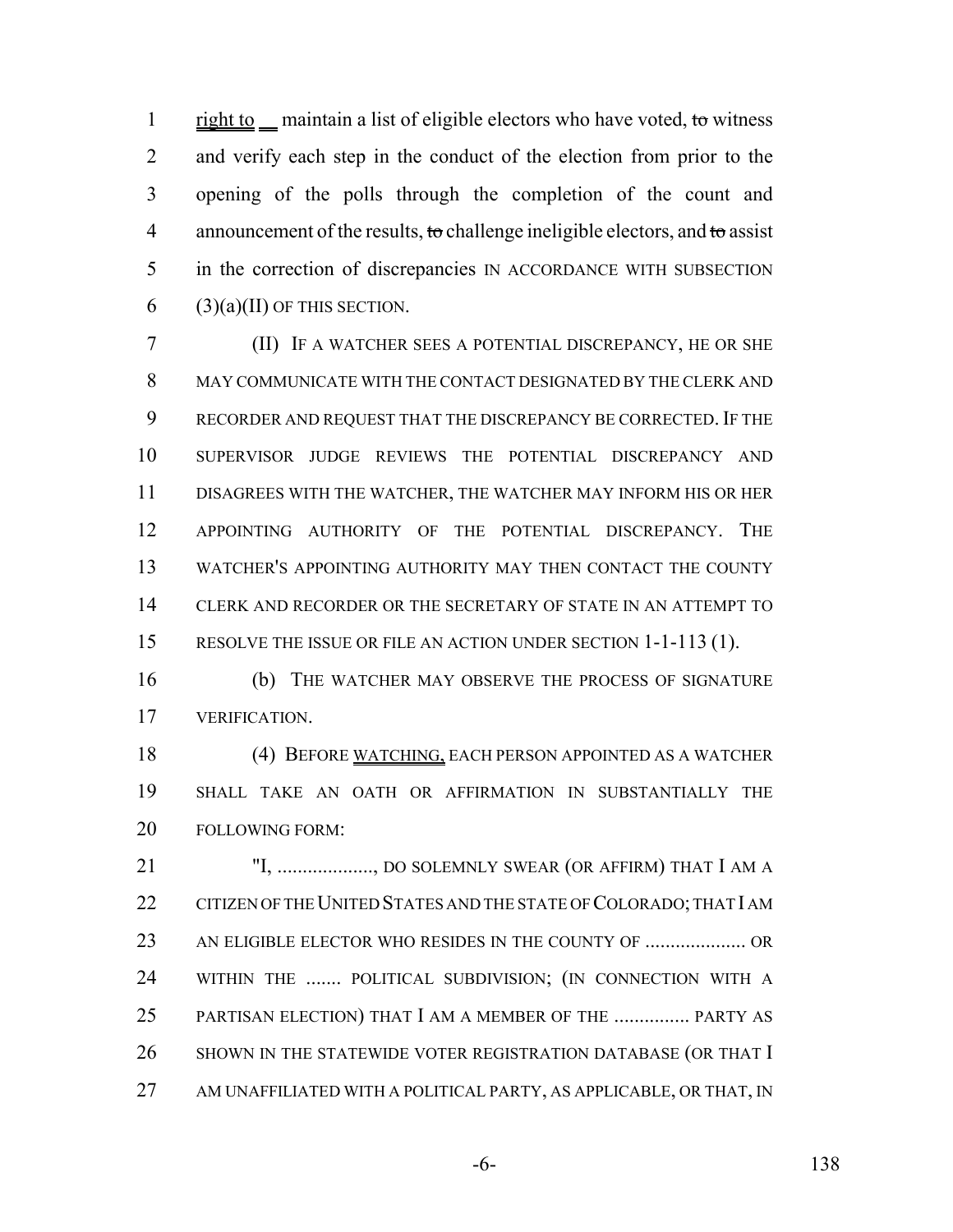THE CASE OF AN ELECTION IN WHICH A BALLOT ISSUE IS ON THE BALLOT, I AM A SUPPORTER OR OPPONENT OF THE BALLOT ISSUE, AS APPLICABLE); THAT I WILL PERFORM MY SERVICE AS A WATCHER ACCORDING TO LAW AND THE BEST OF MY ABILITY; THAT I WILL NOT TRY TO DETERMINE HOW ANY ELECTOR VOTED, NOR WILL I DISCLOSE HOW ANY ELECTOR VOTED IF IN THE DISCHARGE OF MY SERVICE AS A WATCHER SUCH KNOWLEDGE COMES TO ME NOR WILL I DISCLOSE OR RECORD ANY CONFIDENTIAL VOTER INFORMATION THAT I MAY OBSERVE; THAT I HAVE NEVER BEEN CONVICTED OF ANY ELECTION OFFENSE OR CRIME OF DISHONESTY AND THAT, IF ANY BALLOTS ARE COUNTED BEFORE THE POLLS CLOSE ON THE 11 DATE OF THE ELECTION, I WILL NOT DISCLOSE THE RESULT OF THE VOTES 12 UNTIL AFTER THE POLLS HAVE CLOSED AND THE TABULATED RESULTS OF THE ELECTION ARE FORMALLY ANNOUNCED BY THE DESIGNATED ELECTION OFFICIAL."

 (5) FOR PURPOSES OF THIS PART 1, "APPOINTING AUTHORITY" MEANS THE PERSON RESPONSIBLE FOR SELECTING AN INDIVIDUAL TO SERVE AS A WATCHER, AND "CONDUCT OF THE ELECTION" MEANS EACH STAGE OF THE ELECTION IN WHICH ELECTORS ARE MARKING AND CASTING BALLOTS OR WHEN ELECTION JUDGES ARE PRESENT AND PERFORMING ELECTION-RELATED ACTIVITIES.

 **SECTION 5.** In Colorado Revised Statutes, 1-2-302, **amend** (8) as follows:

 **1-2-302. Maintenance of computerized statewide voter registration list - confidentiality.** (8) The secretary of state shall provide adequate technological security measures to prevent unauthorized access to the computerized statewide voter registration list. The secretary of state, the department of revenue, the department of public health and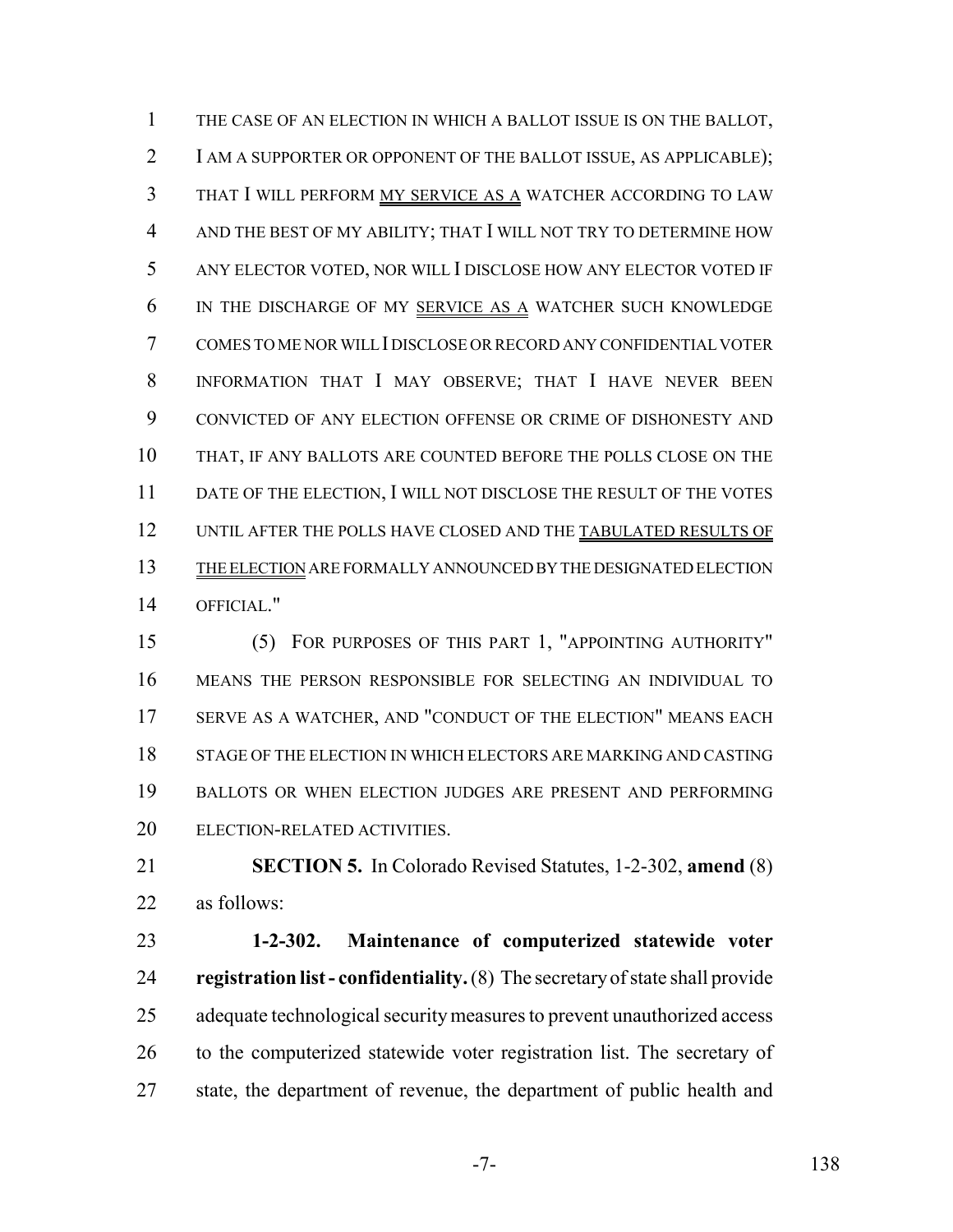environment, the department of corrections, and the clerk and recorders shall not sell, disclose, or otherwise release a social security number, a driver's license or a state-issued identification number, or the unique identification number assigned by the secretary of state to the voter pursuant to section 1-2-204 (2.5) or electronic copies of signatures created, transferred, or maintained pursuant to this section or section  $7 \quad 42$ -1-211 <del>C.R.S.,</del> to any individual other than the elector who created such signature absent such elector's consent; except that nothing in this 9 subsection (8) prohibits the sale, disclosure, or release of  $\alpha$ n electronic A copy of such signature for use by any other public entity in carrying out 11 its functions. or the sale, disclosure, or release of a photocopied or 12 microfilmed image of an elector's signature. NOTHING IN THIS SECTION, 13 THIS CODE, THE "COLORADO MUNICIPAL ELECTION CODE OF 1965", 14 ARTICLE 10 OF TITLE 31, OR THE "COLORADO LOCAL GOVERNMENT ELECTION CODE", ARTICLE 13.5 OF THIS TITLE 1, PROHIBIT A WATCHER APPOINTED IN ACCORDANCE WITH SECTION 1-7-108 FROM OBSERVING THE PROCESS OF SIGNATURE VERIFICATION.

 **SECTION 6.** In Colorado Revised Statutes, 24-72-305.6, **amend** 19  $(2)$  as follows:

 **24-72-305.6. County clerk and recorder access to criminal history records of election judges and employees - rules.** (2) A county clerk and recorder may request, in his or her discretion, the criminal history records from the public website maintained by the Colorado 24 bureau of investigation for an election judge OR WATCHER, AS DEFINED IN 25 SECTION 1-1-104 (51), serving in the county. The secretary of state may, 26 by rule promulgated in accordance with article 4 of this title TITLE 24, require that certain duties may be performed only by those election judges